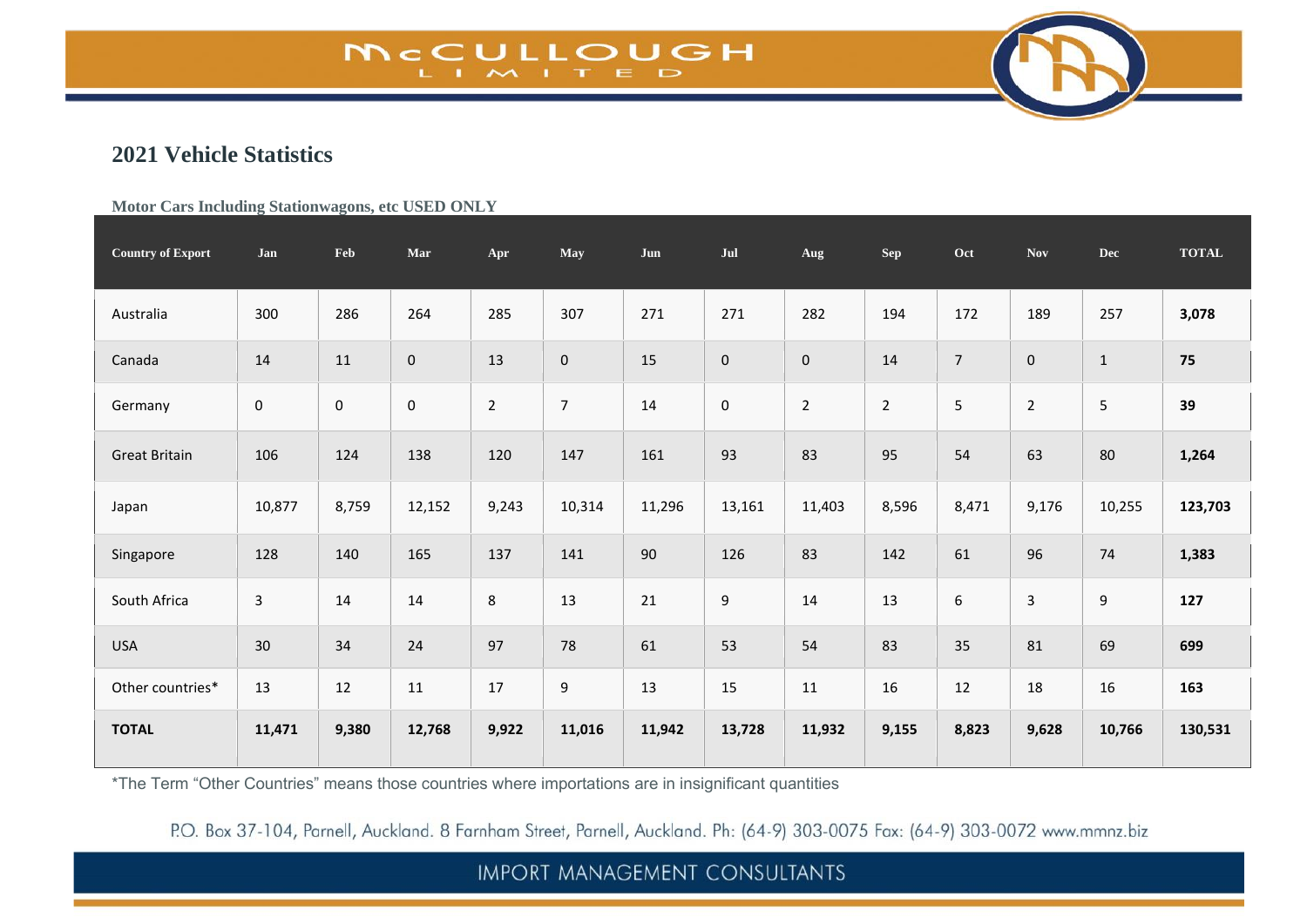

**Motor Vehicles for the transport of goods (Commercial Vehicles) USED ONLY**

| <b>Country of Export</b> | Jan         | Feb            | Mar            | Apr            | <b>May</b>     | Jun            | Jul            | Aug | <b>Sep</b>     | Oct         | <b>Nov</b>     | <b>Dec</b>   | <b>TOTAL</b> |
|--------------------------|-------------|----------------|----------------|----------------|----------------|----------------|----------------|-----|----------------|-------------|----------------|--------------|--------------|
| Australia                | 11          | 25             | 26             | 21             | 21             | 31             | 29             | 33  | 20             | 23          | 25             | 17           | 282          |
| <b>Great Britain</b>     | 6           | 11             | 11             | 6              | 5              | 3              | $\overline{2}$ | 3   | 5              | 3           | 7              | 8            | 70           |
| Japan                    | 326         | 213            | 339            | 313            | 297            | 415            | 579            | 625 | 412            | 417         | 557            | 693          | 5,186        |
| <b>USA</b>               | 5           | $\mathbf{1}$   | $\overline{2}$ | 3              | $\overline{7}$ | 5              | 11             | 4   | 8              | 3           | 3              | 2            | 54           |
| Other countries*         | $\mathbf 0$ | $\overline{4}$ | $\overline{2}$ | $\overline{2}$ | $\mathbf 0$    | $\overline{2}$ | $\mathbf 0$    | 3   | $\overline{2}$ | $\mathbf 0$ | $\overline{3}$ | $\mathbf{0}$ | 18           |
| <b>TOTAL</b>             | 348         | 254            | 380            | 345            | 330            | 456            | 621            | 668 | 447            | 446         | 595            | 720          | 5,610        |

\*The Term "Other Countries" means those countries where importations are in insignificant quantities

P.O. Box 37-104, Parnell, Auckland. 8 Farnham Street, Parnell, Auckland. Ph: (64-9) 303-0075 Fax: (64-9) 303-0072 www.mmnz.biz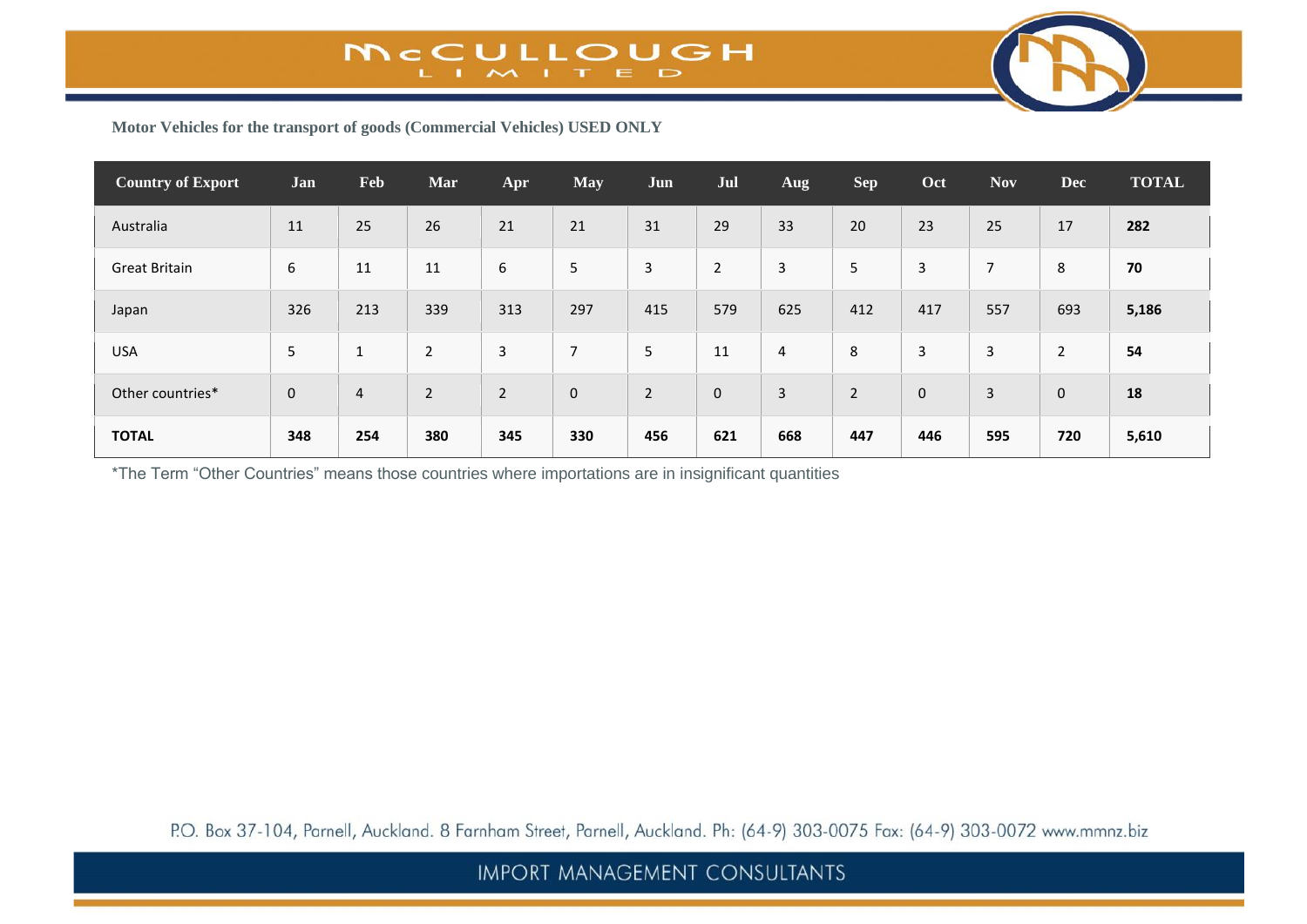

**Cars Including Stationwagons, etc NEW ONLY**

| <b>Country of</b><br><b>Export</b> | Jan                 | Feb   | Mar                 | Apr            | <b>May</b>     | Jun   | Jul   | Aug    | Sep   | Oct   | <b>Nov</b>     | <b>Dec</b> | <b>Total</b> |
|------------------------------------|---------------------|-------|---------------------|----------------|----------------|-------|-------|--------|-------|-------|----------------|------------|--------------|
| Argentina                          | 42                  | 50    | $\mathsf{O}\xspace$ | 55             | 58             | 28    | 64    | 24     | 41    | 20    | $\overline{7}$ | 11         | 400          |
| Australia                          | $\mathsf{O}\xspace$ | 49    | 41                  | 71             | 173            | 22    | 119   | 205    | 46    | 72    | 28             | 63         | 889          |
| Belgium                            | 381                 | 1,134 | 377                 | 373            | 663            | 840   | 395   | 454    | 391   | 328   | 192            | 499        | 6,027        |
| China                              | 508                 | 706   | 1,066               | 183            | 408            | 746   | 1,595 | 972    | 384   | 1,294 | 334            | 1,085      | 9,281        |
| Czech<br>Republic                  | 19                  | 60    | $\boldsymbol{9}$    | $\pmb{0}$      | $\overline{7}$ | 25    | 192   | 263    | 351   | 146   | 163            | 48         | 1,283        |
| France                             | 100                 | 372   | 63                  | 77             | 154            | 154   | 98    | 127    | 249   | 67    | 186            | 150        | 1,797        |
| Germany                            | 333                 | 890   | 745                 | 274            | 1,215          | 623   | 667   | 618    | 309   | 286   | 62             | 345        | 6,367        |
| <b>Great Britain</b>               | 374                 | 606   | 210                 | 210            | 671            | 1,029 | 164   | 220    | 85    | 139   | 159            | 159        | 4,026        |
| India                              | 86                  | 485   | 242                 | 205            | 78             | 113   | 25    | 81     | 164   | 66    | 24             | 79         | 1,648        |
| Italy                              | $\mathbf{3}$        | 34    | 28                  | $\overline{9}$ | 40             | 28    | 29    | 96     | 28    | $6\,$ | $\overline{2}$ | 19         | 322          |
| Japan                              | 2,207               | 3,479 | 4,158               | 3,890          | 3,365          | 5,242 | 3,855 | 5,388  | 4,108 | 8,013 | 2,869          | 4,332      | 50,906       |
| Korea                              | 1,819               | 1,024 | 2,447               | 1,051          | 1,170          | 1,462 | 980   | 1,470  | 928   | 471   | 2,849          | 1,358      | 17,029       |
| Mexico                             | 37                  | 82    | 145                 | 86             | 226            | 90    | 123   | $70\,$ | 15    | 70    | 88             | 66         | 1,098        |

P.O. Box 37-104, Parnell, Auckland. 8 Farnham Street, Parnell, Auckland. Ph: (64-9) 303-0075 Fax: (64-9) 303-0072 www.mmnz.biz